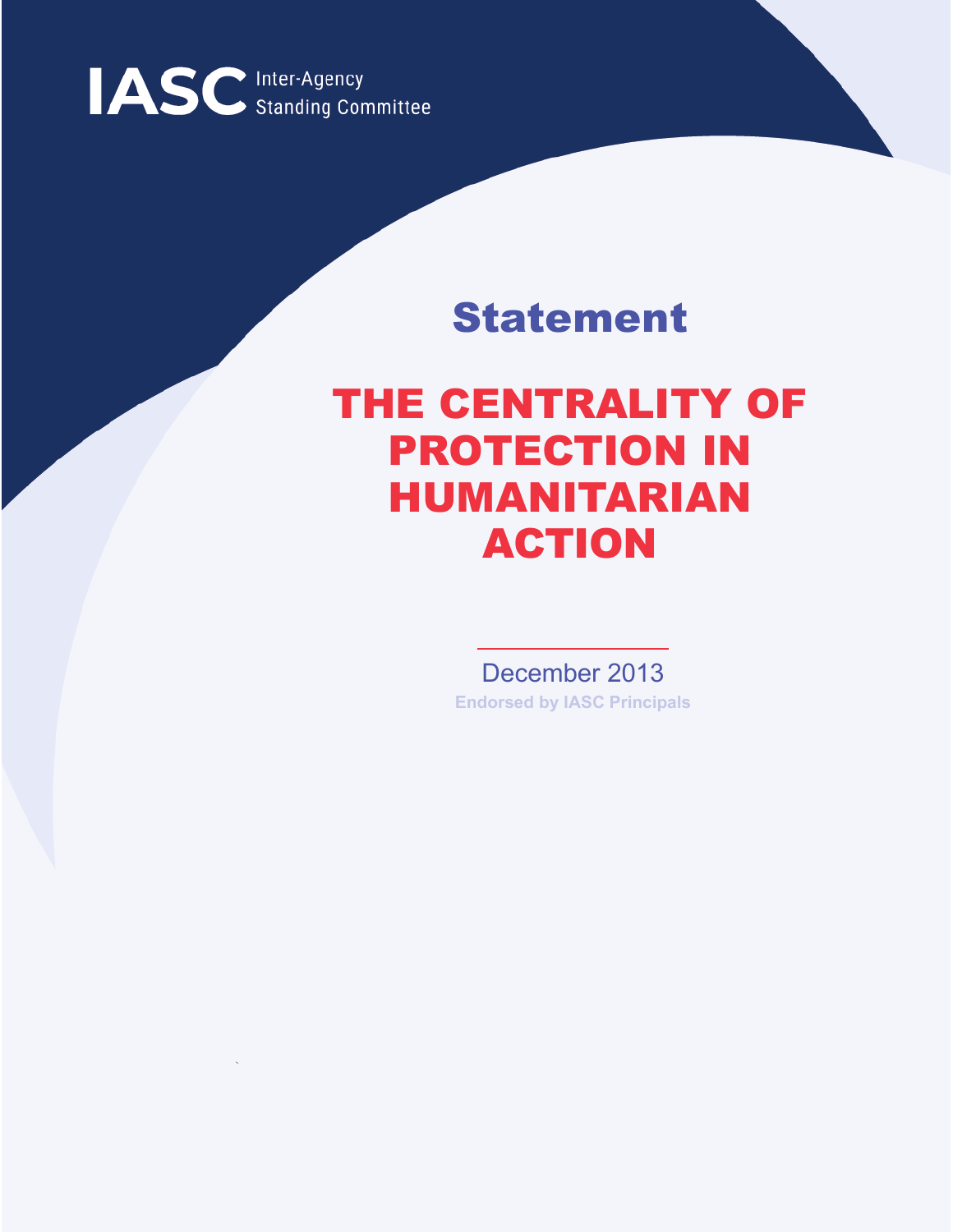## **The Centrality of Protection in Humanitarian Action Statement by the Inter-Agency Standing Committee (IASC) Principals**

*Endorsed by the IASC Principals on 17 December 2013*

*This statement affirms the commitment of the IASC Principals to ensuring the centrality of protection in humanitarian action and the role of Humanitarian Coordinators, Humanitarian Country Teams and Clusters to implement this commitment in all aspects of humanitarian action. It is part of a number of measures that will be adopted by IASC to ensure more effective protection of people in humanitarian crises.*

When natural disasters strike, or violence and conflict erupt, people are often subject to threats to their lives, safety and security, discrimination, loss of access to basic services and other risks. Violations of international human rights and humanitarian law, and pre-existing threats and vulnerabilities, may be amongst the principal causes and consequences of humanitarian crises.

People look to their national and local authorities, the United Nations and the broader humanitarian community to support and strengthen their protection: to save their lives, ensure their safety and security, alleviate their suffering and restore their dignity – in accordance with international human rights law and international humanitarian law as well as internationally recognized protection standards, such as the UN Guiding Principles on Internal Displacement.

The primary responsibility to protect people in such situations lies with States. In addition, in situations of armed conflict, non-State parties to conflict are obliged to protect persons affected and at risk in accordance with international humanitarian law. The humanitarian community has an essential role to engage with these actors to protect and assist people in need.

The United Nations "Rights Up Front" Plan of Action emphasises the imperative for the United Nations to protect people, wherever they may be, in accordance with their human rights and in a manner that prevents and responds to violations of international human rights and humanitarian law. This same imperative to protect people lies also at the heart of humanitarian action.

Protection of all persons affected and at risk must inform humanitarian decision-making and response, including engagement with States and non-State parties to conflict. It must be central to our preparedness efforts, as part of immediate and life-saving activities, and throughout the duration of humanitarian response and beyond.

In practical terms, this means identifying who is at risk, how and why at the very outset of a crisis and thereafter, taking into account the specific vulnerabilities that underlie these risks, including those experienced by men, women, girls and boys, and groups such as internally displaced persons, older persons, persons with disabilities, and persons belonging to sexual and other minorities.

It means that HCs, HCTs and Clusters need to develop and implement a comprehensive protection strategy to address these risks and to prevent and stop the recurrence of violations of international human rights and humanitarian law – a strategy that clearly articulates and identifies the